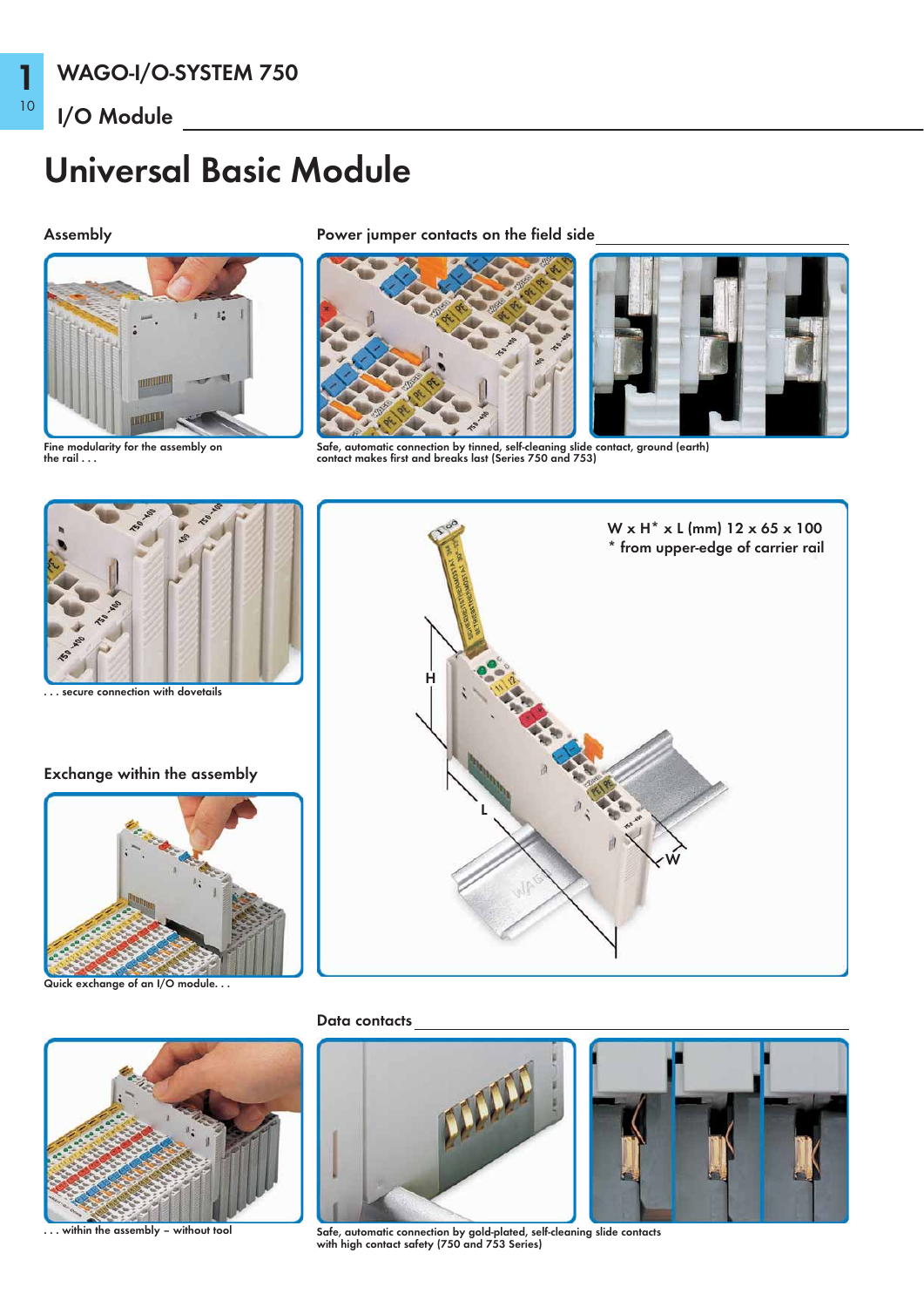### Obvious handling by color coding





Marking of clamping units by colored miniature WSB markers



Group marking carrier (can be withdrawn and replaced) with large area for self marking

 $2$ 

| yellow | - digital inputs               |
|--------|--------------------------------|
| red    | - digital outputs              |
| green  | - analog inputs                |
| blue   | - analog outputs               |
|        | colorless – supply and special |
|        | function modules               |
|        |                                |

Different functions marked by transparent colored group marker carriers

CAGE CLAMP<sup>®</sup> connection Status indication Testing



## Vibration-proof, fast and maintenance-free<br>wiring of 0.08 mm<sup>2</sup> - 2.5 mm<sup>2</sup> /AWG 28 - 14

### Fuse holder



Diagnosis and status indication by LED for safe start-up and system control



Signal tracing with wired conductors





Function at locked position 2: Easy fuse replacement via hinged cover. Use UL-recognized fuses only!



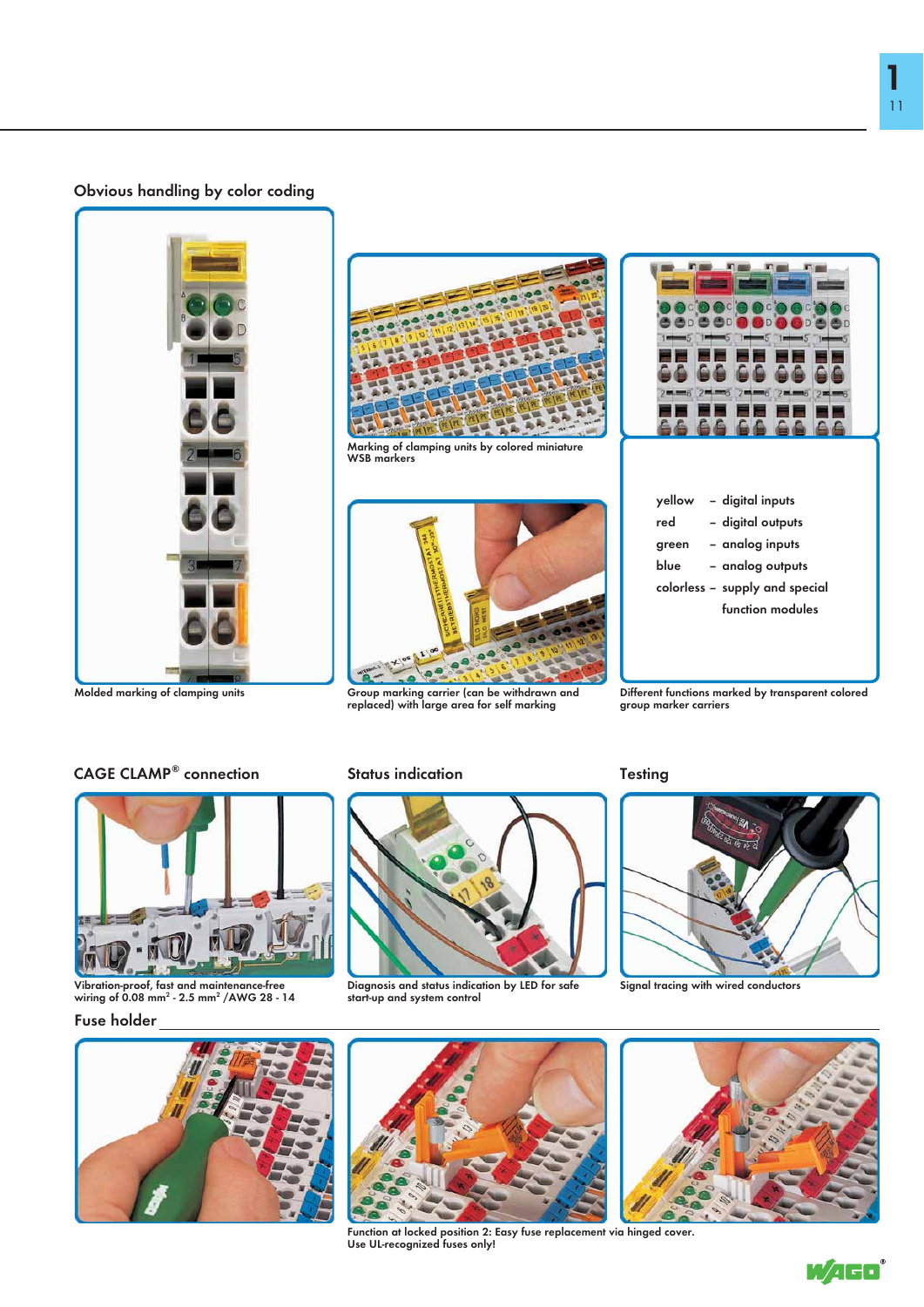1

12

# With Pluggable Connector

### To remove the connector



Locate the orange pull-tab on the connector ...

### CAGE CLAMP® connection



Vibration-proof, fast and maintenance-free<br>wiring of 0.08 mm<sup>2</sup> - 2.5 mm<sup>2</sup> / AWG 28 - 14



... the connector is automatically disengaged.



Alternatively, a standard screwdriver can be used to remove the connector from the I/O module.

Removal from the assembly





... removal from the assembly - without tool.